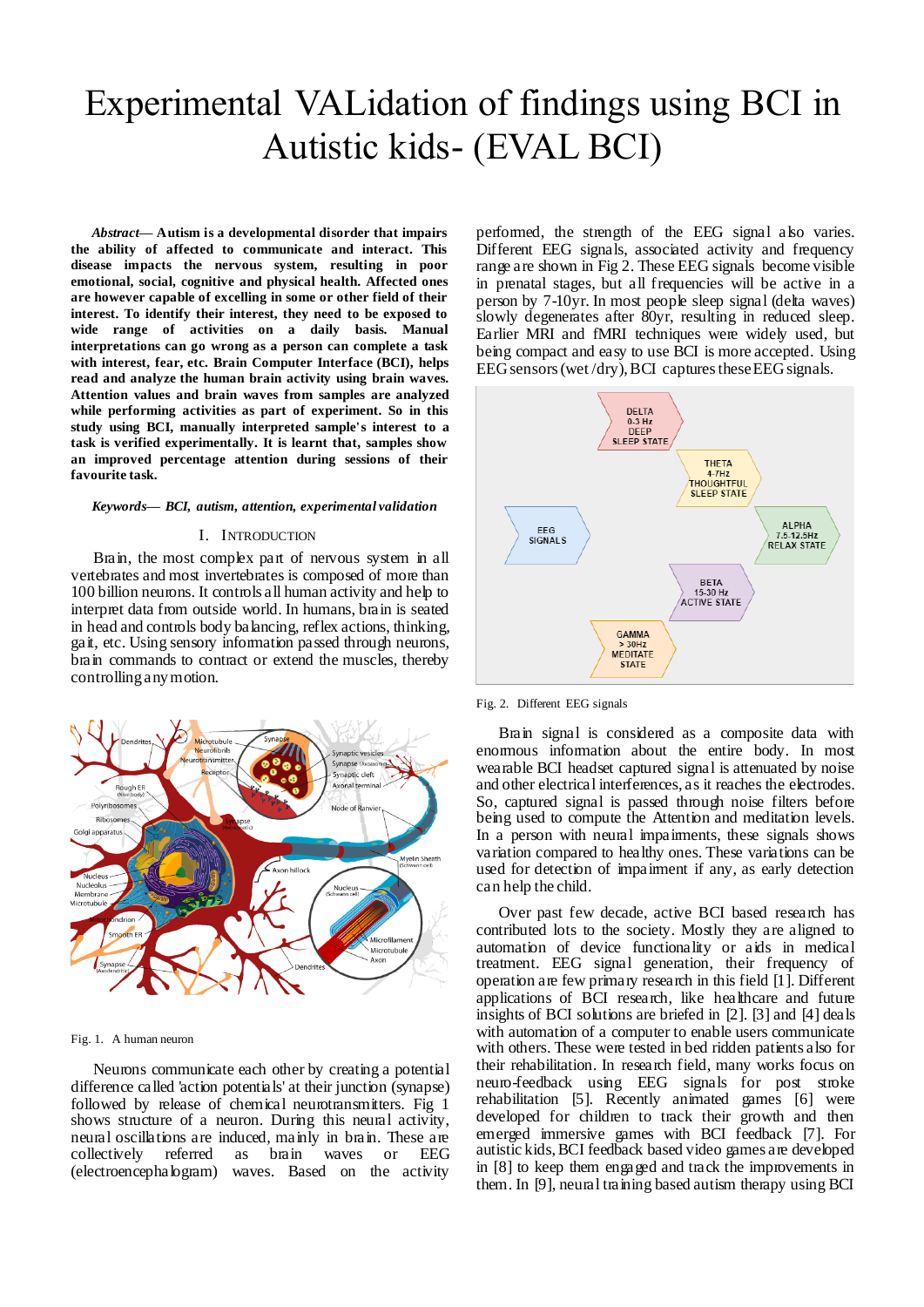data is described. [10] Investigates usability of single electrode headset to study attention in users.

Autism is a disorder that results in poor neural development. Cause of autism is still not known but affected ones show a different brain structure compared to neurotypical children. Development of autistic kids need more care and patience. Time to understand their interest to a task may take more than 6 months. Manual inspection of interest towards a task for an autistic kid can go wrong by careless handling of huge data. So in our approach we try to find the interest in autistic kids manually and validate them using BCI derived insights.

# II. METHODOLOGY

Brain waves is composed of information regarding the physical state and thought process in a person. Currently a child's interested activities are identified manually by parents or supervisor. These predictions might go wrong and if they go wrong it can result child in compulsion state. To validate a person's interest to an activity, we rely on user's BCI recordings taken while performing the task. The methodology followed is shown in Fig 3 and explained briefly in the following subsections.



Fig. 3. Methodology followed to validate interest in a task.

## *A. BCI*

Brain Computer Interface is an electro-mechanical device that help analyze brain waves using equipped EEG sensors. BCI devices are available in different models, like headband, auditory piece, bow, etc. In this study we have used a single electrode based BCI headset with a reference electrode clipped to ear. It can detect EEG waves and help us gather more insights about a person's brain activity. Data collection using EEG headset using task completion is shown in Fig 4.

# *B. Autism*

Autism is a disorder, caused due to impairment in neural system. Affected ones have shown a reduced level of cognitive, emotional and physical activity. Continuous care and support from family and educational institutes in early stages can bring about much improvements in them. Their interested fields need to be explored by exposing them to different activities and guided properly to get the best in them.



Fig. 4. BCI based data collection phase.

### *C. Experimental Procedure*

In this study, we have selected 6 autistic student samples. Their profile is briefly described in Table I. This experimental study was performed in 2 phase, manual interpretation phase and BCI based validation phase. Activities set was identified prior to the study based on their age, patience, etc. Identified activities include curriculum related task like addition, writing passage, reading chapters and other activities like colouring, bounce ball, sorting, etc. In each phase expected task was explained for better understanding. Task execution may go wrong, but they are allowed complete the task without any compulsion.

TABLE I. PROFILE OF SELECTED SAMPLES

| Sample<br>count | <b>Profile of selected samples</b> |        |               |  |  |
|-----------------|------------------------------------|--------|---------------|--|--|
|                 | Read                               | Write  | Comprehension |  |  |
|                 | Good                               | Good   | Medium        |  |  |
| $\overline{c}$  | Poor                               | Medium | Poor          |  |  |
| 3               | Medium                             | Good   | Poor          |  |  |
| 4               | Poor                               | Poor   | Poor          |  |  |
| 5               | Medium                             | Medium | Medium        |  |  |
| 6               | Poor                               | Good   | Poor          |  |  |

a. Manually interpreted profile.

In manual interpretation phase, they were made to perform different task in six months of time. All samples were made to undergo wide variety of task sessions. In this time, their favourite task is identified manually through the completion rate and level of interest shown to perform a task repeatedly.

In BCI based validation phase, all variety of task were made to be performed again by all six samples in each sessions. Even new task were given to some samples with a person to help, like puzzle solving. Nine sessions were recorded in a month time with BCI headset. In this phase, task is not repeated, to ensure more variant activities are covered. During each sessions, captured EEG data is saved to a file to analyze and deduce conclusions later. Obtained brain signals and attention levels are analyzed using different

Tata Consultancy Services and AASHA foundation has helped us in realizing and completing the study.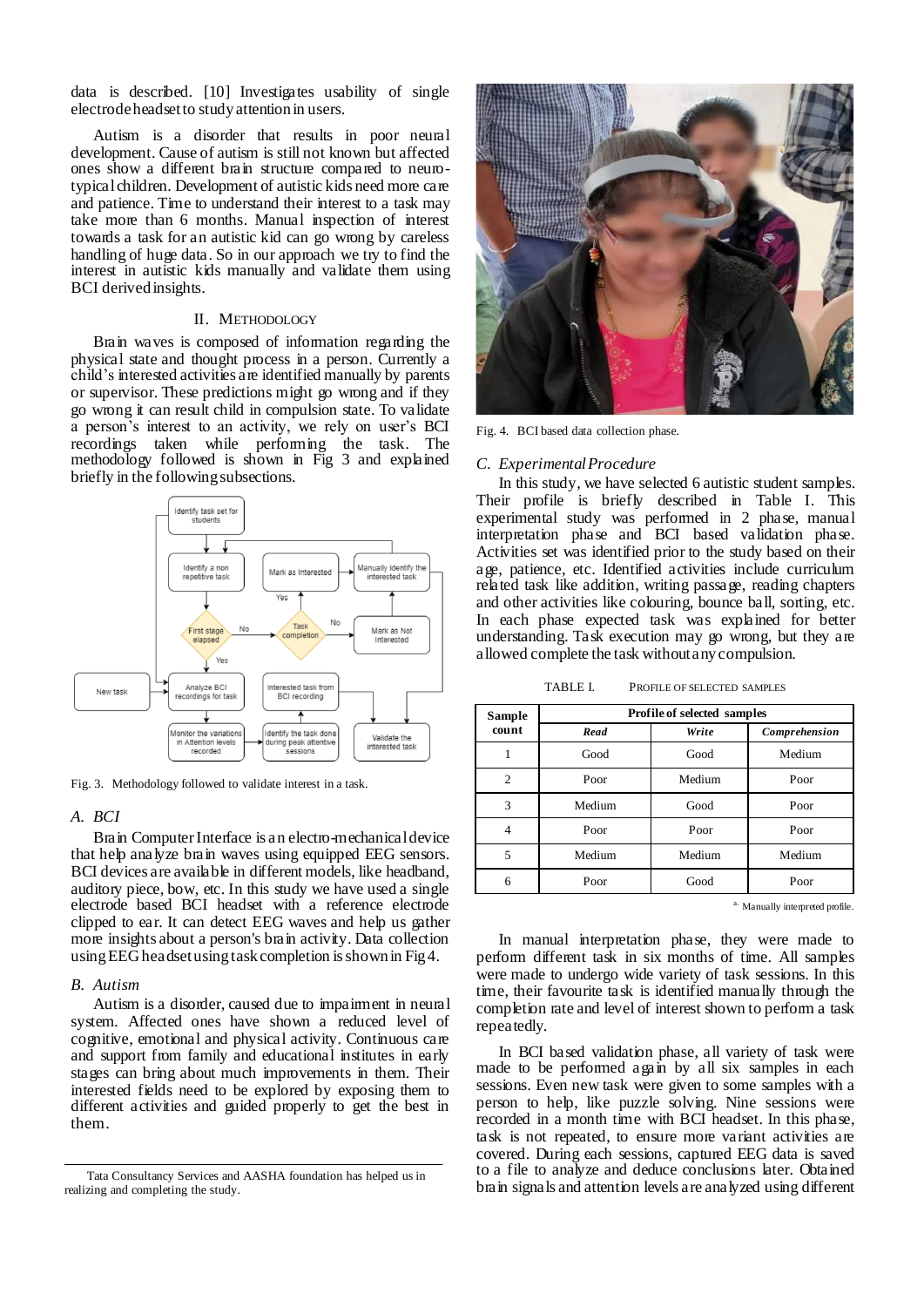statistical tools. Throughout data analysis phase, attention parameter (key parameter) is given prior importance.

#### III. EXPERIMENTAL RESULTS

In this study, recordings from 2 phases are collected and processed to validate manual interpretations from former with the latter. From the former phase, interest to activities exposed were obtained manually. This is shown in Table II, for further reference.

| TABLE II. |  | MANUALLY IDENTIFIED FAVOURITE TASK |
|-----------|--|------------------------------------|
|           |  |                                    |

| Sample count | <b>Descriptors</b><br>Favourite activity |  |  |  |
|--------------|------------------------------------------|--|--|--|
|              |                                          |  |  |  |
|              | Subtraction                              |  |  |  |
|              | Puzzle                                   |  |  |  |
|              | Puzzle                                   |  |  |  |
|              | Stringing beads                          |  |  |  |
|              | Bounce ball                              |  |  |  |
|              | Puzzle                                   |  |  |  |

b. Identified through continuous manual monitoring.

From the second phase of experiment, we get 9 EEG recordings each of 6 samples. Activity done during each session is noted for final comparison. For each data comprises of EEG waves like delta, theta, alpha, beta and gamma and other parameters measured like attention and meditation. For the study as a reference, threshold attention level is set to be 50 in scale of 0-100.

TABLE III. ACTIVITY DESCRIPTION OF 9 SESSIONS

| Sess-<br>ion   | <b>Activities of 6 samples</b> |                    |          |        |          |             |  |
|----------------|--------------------------------|--------------------|----------|--------|----------|-------------|--|
|                | Sample                         | <b>Sample</b><br>2 | Sample 3 | Sample | Sample 5 | Sample<br>6 |  |
| 1              | Subtract                       | Puzzle             | Colour   | Bead   | Read     | Puzzle      |  |
| 2              | Subtract                       | Puzzle             | Colour   | Bead   | Read     | Puzzle      |  |
| 3              | Teach                          | Draw               | Write    | Match  | Copy     | Add         |  |
| $\overline{4}$ | Read                           | Copy               | Read     | Match  | Read     | Add         |  |
| 5              | Read                           | Copy               | Read     | Match  | Read     | Add         |  |
| 6              | Write                          | Sort               | Puzzle   | Match  | Write    | Math        |  |
| 7              | Puzzle                         | Maths              | Write    | Sort   | Colour   | Math        |  |
| 8              | Oral                           | Colour             | Yoga     | Trace  | Describe | Sort        |  |
| 9              | Treasure                       | Fix<br>nuts        | Immitate | Match  | Bounce   | Craft       |  |

c. Task given to samples in phase 2.

For each session, percentage attention recorded and the duration for which attention more than threshold level is recorded are computed. Activity performed by the samples is listed in Table III. Percentage attention period recorded for each session for each sample is shown in Fig 5. Each sample is represented in different coloured bars (red, orange, green, yellow, blue and gray), their percentage attention level is plotted in Y axis.

By comparing Fig 5 and Table III, activity for which the maximum attention is recorded can be obtained. Then comparing it with Table II, we can validate the results from phase 1 and phase 2 as same. For example, sample 4 records maximum on session 2 where task was to perform 'Bead

task', which is recorded as sample's favourite task. Sometimes for same activity attention is lower, this can happen as brain signals are affected by many factors. But for all samples it is noted that the session with highest attention level recorded matches sessions with their favourite task identified manually in phase 1 of the study.

# Percentage Attention recorded in each session



Fig. 5. Plot of percentage attention recorded in each session of phase 2.

# IV. CONCLUSIONS

Communicating with autistic kids is a tedious task and it need much patience. Finding their area of interest and promoting them in that direction needs utmost care. Today, this done manually but this decision might go wrong due to manual errors while handling large amount of data. In this study we try to validate a person's manually predicted interested activity with one derived from BCI recordings. Results shows that both results are same in our case. As children grow, their interest also varies over time and it becomes difficult to keep track of it, proposed method can help in that scenario. BCI results over a period can be used to analyze a sample's interest to a task. This can even be used even for neuro-typical kids to identify their real interest. Through this study we try to open a new window for knowledge transmission with autistic kids using BCI.

#### ACKNOWLEDGMENT

In this section we would extend thanks to TCS Rapid lab and AASHA foundation for supporting the study. Thanks to all samples for their cooperation to complete the study.

#### **REFERENCES**

- [1] Vallabhaneni, A., Wang, T. and He, B., 2005. Brain—computer interface. In Neural engineering (pp. 85-121). Springer, Boston, MA.
- [2] Abdulkader, S.N., Atia, A. and Mostafa, M.S.M., 2015. Brain computer interfacing: Applications and challenges. Egyptian Informatics Journal, 16(2), pp.213-230.
- [3] Birbaumer, N., 2006. Breaking the silence: brain–computer interfaces (BCI) for communication and motor control. Psychophysiology, 43(6), pp.517-532.
- [4] Pfurtscheller, G., Neuper, C., Guger, C., Harkam, W.A.H.W., Ramoser, H., Schlogl, A., Obermaier, B.A.O.B. and Pregenzer, M.A.P.M., 2000. Current trends in Graz brain-computer interface (BCI) research. IEEE transactions on rehabilitation engineering, 8(2), pp.216-219.
- [5] Lupu, R.G., Irimia, D.C., Ungureanu, F., Poboroniuc, M.S. and Moldoveanu, A., 2018. BCI and FES based therapy for stroke rehabilitation using VR facilities. Wireless Communications and Mobile Computing, 2018.